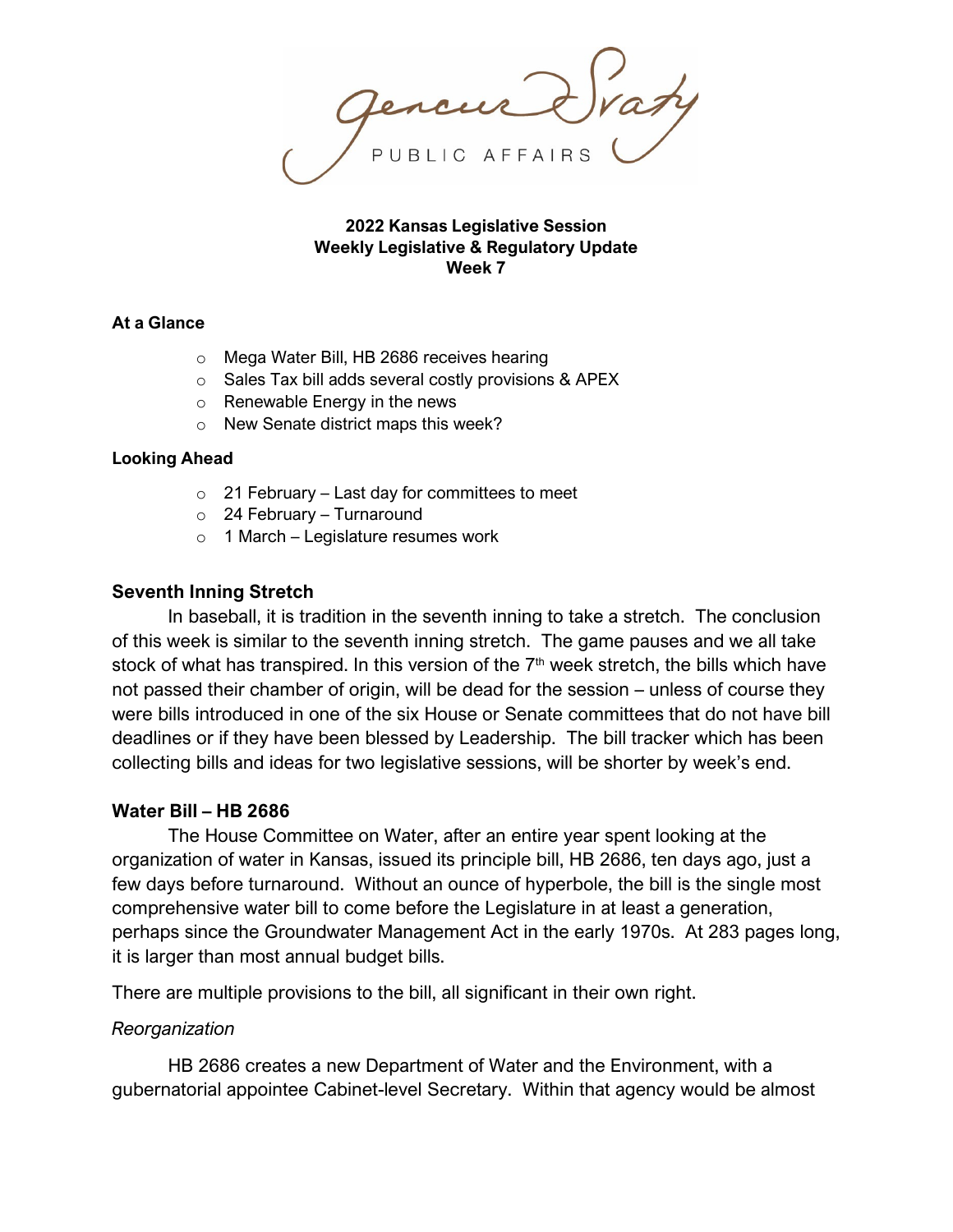every portion of other agencies that touch water - the Division of Water Resources would be removed from the Department of Agriculture and would be placed in the new Department of Water and Environment (KDWE); the Environment Division of the Kansas Department of Health and Environment would be moved into KDWE as well. The Kansas Water Office would also be moved into the new agency. The Chief Engineer of the Division of Water Resources would remain a classified position, most other division heads and the new Secretary of course would be unclassified. The Bill would also create a Water Maintenance Board, which would be similar to the Kansas Board of Agriculture, and would provide input to the Secretary of KDWE.

## *New Funding*

Kansas has historically underfunded or not funded at all the state's water plan fund. Estimates are as high as a cumulative underfunding of nearly 80 million dollars. Most of the fees that do exist have not been increased since they were set in 1989. This bill would increase the fees on municipal and stockwater users from \$.03/gallon to \$.05/gallon. Additionally, HB 2686 would create a new fee for irrigators that fee would be \$1/acre foot of water used, to not exceed \$250 dollars. An acre foot of water is 325,850 gallons, so that fee is still considerably less than the municipal water fee.

## *Elections of Groundwater Management District Boards*

Currently Groundwater Management Districts (GMDs) have their elections at annual meetings, and the only qualified electors and potential board members are entities that either have an appropriated water right or 40 acres of contiguous ground. Municipalities only receive one vote for their water right(s) per municipality. By design, the greatest number of voters in a GMD are individual farmers with irrigation water rights, and so they typically dominate the GMD boards. HB 2686 expands the election of GMD Boards to include any qualified elector in the GMD territory, and moves the elections to the general election ballots. So, anyone that is 18 or over and is eligible to vote in state and local elections can also both vote in GMD elections and run for the board.

The GMD section of the bill also includes stronger reporting requirements for the GMDs to the Kansas Legislature, including full audits of finances, annual reports, and the filing of an actual plan with the Kansas Legislature from each GMD on how it intends to conserve water.

This is not an exhaustive list of everything the bill does - at 283 pages it is difficult to reduce. However, these three are the principle changes and the ones getting the most attention. The bill can be located in [HB 2686,](http://kslegislature.org/li/b2021_22/measures/documents/hb2686_00_0000.pdf) and there is also a Revisor's brief for the bill because of its length.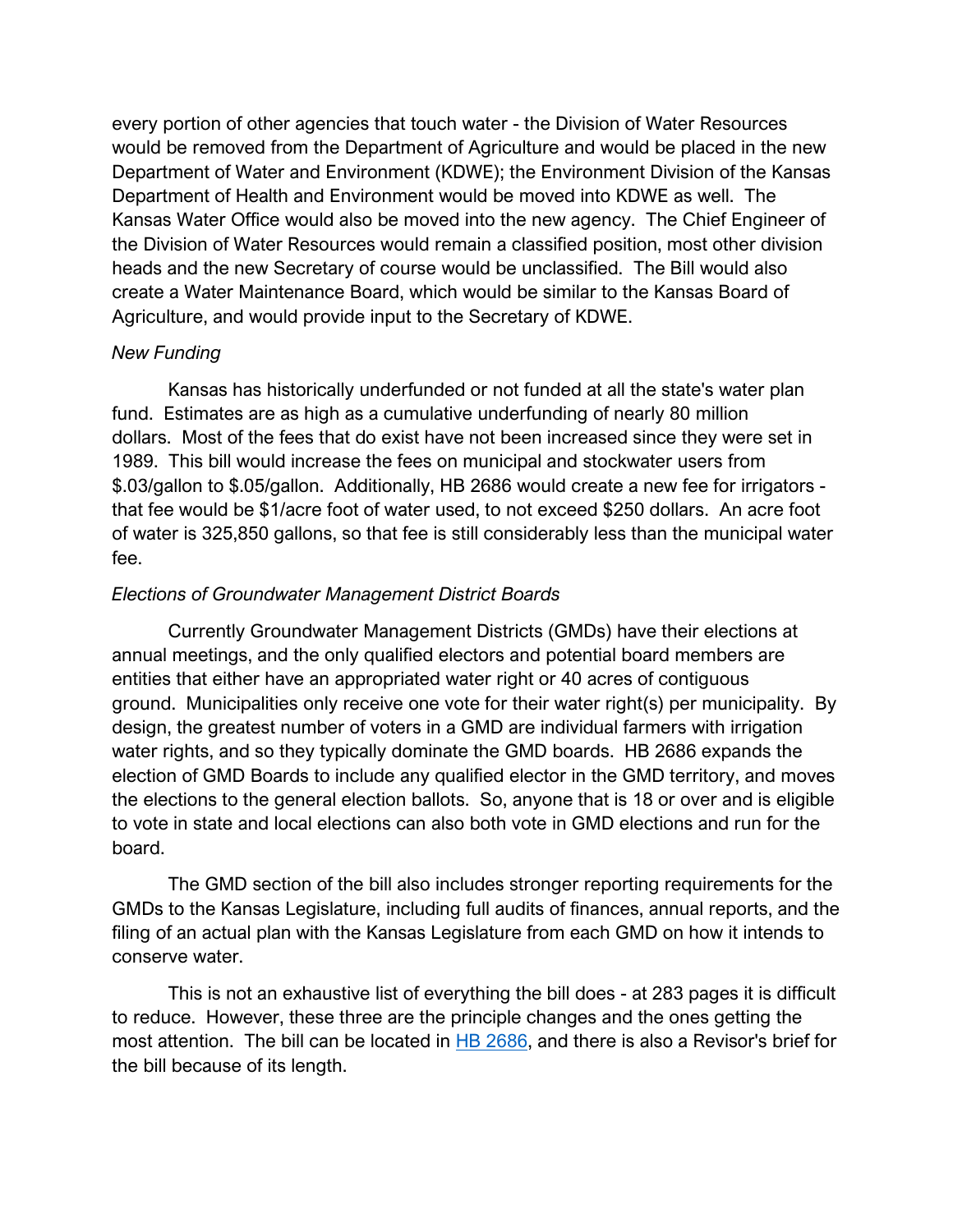The past week the Water Committee had two days of informational background on the bill on Monday and Tuesday, proponents of the bill testified on Wednesday, opponents of the bill on testified on Thursday, and on Friday the committee discussed all they heard the previous four days. The Committee is scheduled to have committee discussion again on Monday, February 21st as well. The bill is exempt and does not need to meet calendar deadlines by the end of the week, and we anticipate the Chairman will ask the committee for amendments with the intent to actually work the bill the first week of March after the Legislature returns.

Both the Kansas Municipal Utilities (KMU) and REAP - the Regional Economic Area Partnership of South Central Kansas spoke in favor of the bill. Johnson County WaterOne also spoke in favor. All the proponents generally had portions of the bill they felt strongly about and other portions on which they were indifferent, which isn't surprising given a bill this size.

On Thursday, the opponents were unified in their dislike of the entire bill. Many of the opponents were members of the five Groundwater Management Districts, and Kansas Farm Bureau and the Kansas Livestock Association also spoke against the bill.

Friday's committee discussion centered around the voting provisions of the GMDs and the new and enhanced fees. Though no committee vote was taken, it was evident during discussions that there were not strong feelings toward adjusting the GMDs - both their voting and reporting - and there certainly wasn't strong committee interest on addressing fees at all this session. Monday's discussion is supposed to be focused on the reorganization.

### **Sales Tax**

SB 359, which effective July 1, 2023, reduces to 0% state sales tax on commercial and industrial utility (electric, natural gas and water) customers has been rolled into SB 339, which is the large food state sales tax elimination bill. We are closely watching both bills to ensure they still allow local/county governments discretion on whether to assess or exempt sales tax. SB 339 already included state sales tax exemptions for food and food ingredients including candy, soft drinks, food sold in restaurants and the like and would be effective January 1, 2024. The projected negative fiscal impact to the state by 2024 for SB 339 is around \$655M which does not include the \$50-\$60M in loss from shifting the state sales tax on commercial and industrial utility service to zero. Before moving the bill to the Senate floor, the Committee added a series of other tax related measures to SB 339 including: (1) increasing the property tax exemption for the statewide mill levy for schools from \$20,000 to \$65,000 (\$100,000 was sought in a separate bill with a \$147 million negative fiscal impact); (2) eliminating the statewide 1.5 mill levy for repairing and rebuilding state properties with a \$66 million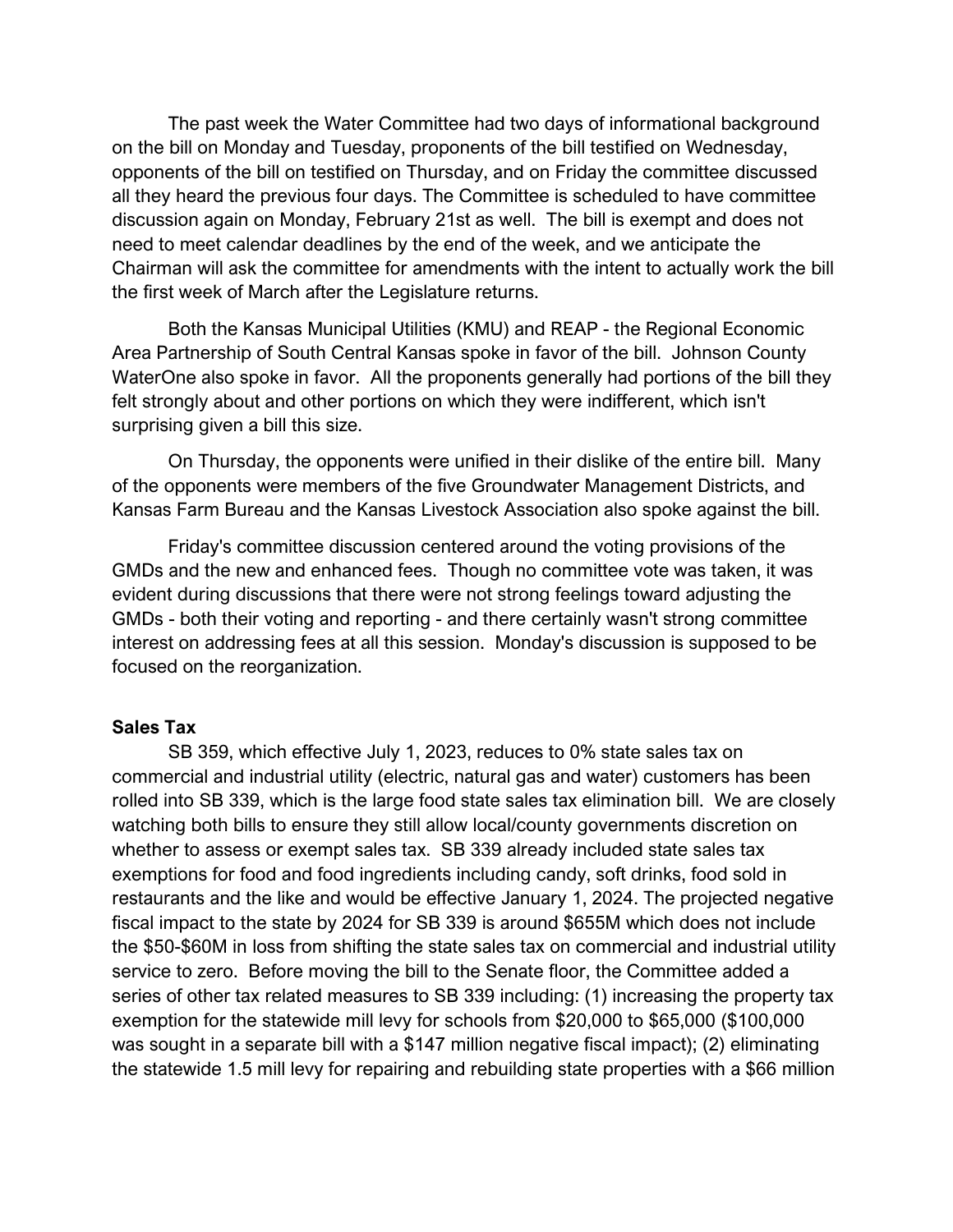negative budget impact and a few other provisions such as a Back to School sales tax holiday.

With a nearly \$3 billion in a revenue surplus, lawmakers are looking at a variety of ways to pay down state debt, save money, fund KPERS and provide tax relief. The House and Senate will pass their respective tax bills that toward the latter part of session can be negotiated and also weighed against the APEX economic incentive package that came into being after session started.

# **APEX**

Kansas made its official bid for the APEX project – a proposed 4 million square foot manufacturing facility that would create 4,000 new highly skilled jobs and total about \$4 billion in new investment – just shy of two weeks ago. Unconfirmed reports suggest the manufacturing facility could relate to the manufacture of electric vehicles. The company decision is supposed to occur in late February with an announcement in early March.

# **Rules & Regulations**

An interesting resolution (HCR 5014) moved to the full House for debate this week. The Senate has a similar resolution (SCR 1618) under consideration as well. The resolutions would amend the Kansas Constitution to allow the Legislature the ability to revoke, amend or simply review any rule or regulation. The House failed (80-33) to pass the HCR with the needed two-thirds majority (84 votes) but it could be taken up again on Tuesday. The Senate's version of the resolution is still in committee, but could begin moving this week.

# **Renewable Energy**

Senate Utilities Chairman Mike Thompson (R-Shawnee) introduced eight separate measures to halt and ratchet back development of renewable energy in Kansas. Hearings have been held in two separate committees on four of the eight bills thus far – more than any other issue this legislative session. The bills include:

- SB 323 altering landowner contracts, undoing 100 years of Kansas contract caselaw
- SB 324 invalidating contracts
- SB 325 statewide zoning
- SB 353 mile setbacks, sound, lighting, shadow flicker
- SB 374 removing the property tax exemption for renewable energy which all other forms of generation (except nuclear), transmission and pipelines receive - EXEMPT
- SB 383 complicated compensation formula for non-participating landowners
- SB 478 county-crafted lighting regulations which should be set by the FAA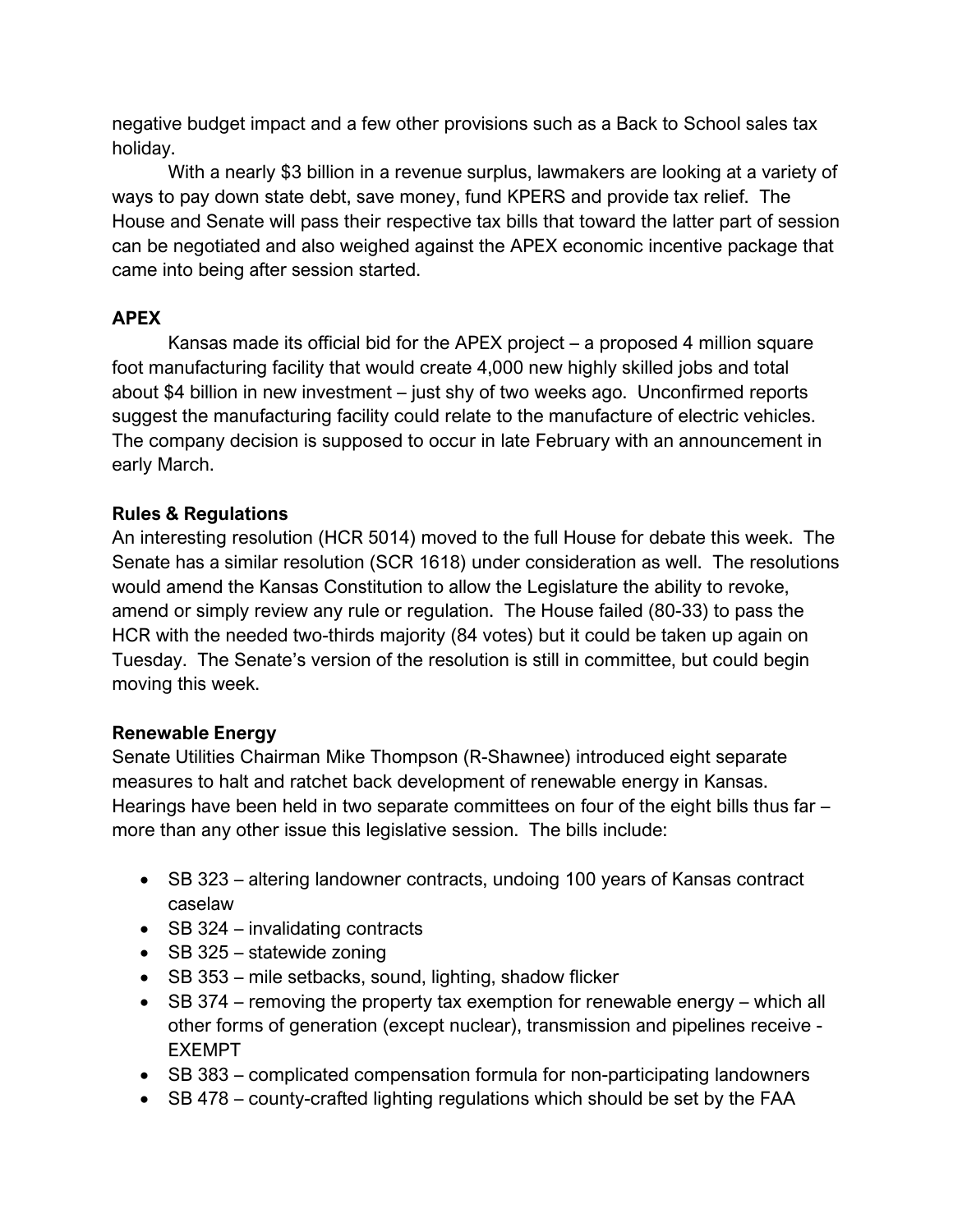• SB 481 – solar siting

SB 353 was not worked as the Chairman announced he couldn't work the bill at the time. The Chair attempted to work SB 323 and SB 324, but they failed to secure seconds on two key motions. The Chairman left both open on the table for now.

Below is a sampling of some of the news stories that came out of this week's activities.

# **1.**['This is punitive': Kansas Senate committee considers poison pill wind energy bills -](https://kansasreflector.com/2022/02/13/this-is-punitive-kansas-senate-committee-considers-poison-pill-wind-energy-bills/?eType=EmailBlastContent&eId=a258cace-7e1c-493b-b8e0-3b4f8dbe1846)

## [Kansas Reflector](https://kansasreflector.com/2022/02/13/this-is-punitive-kansas-senate-committee-considers-poison-pill-wind-energy-bills/?eType=EmailBlastContent&eId=a258cace-7e1c-493b-b8e0-3b4f8dbe1846)

# **2.Kansas lawmaker reverses decision to bar environmental health scientist from testimony**

<https://amp.kansascity.com/news/politics-government/article258397523.html>

## **3.Kansas Senate committee unable to advance anti-wind bills, chairman says**

[https://kansasreflector.com/2022/02/16/kansas-senate-committee-unable-to-advance](https://kansasreflector.com/2022/02/16/kansas-senate-committee-unable-to-advance-anti-wind-bills-chairman-says/?eType=EmailBlastContent&eId=03deae0b-8afc-42e6-9a7d-6e8051a65217)[anti-wind-bills-chairman-says/?eType=EmailBlastContent&eId=03deae0b-8afc-42e6-](https://kansasreflector.com/2022/02/16/kansas-senate-committee-unable-to-advance-anti-wind-bills-chairman-says/?eType=EmailBlastContent&eId=03deae0b-8afc-42e6-9a7d-6e8051a65217) [9a7d-6e8051a65217](https://kansasreflector.com/2022/02/16/kansas-senate-committee-unable-to-advance-anti-wind-bills-chairman-says/?eType=EmailBlastContent&eId=03deae0b-8afc-42e6-9a7d-6e8051a65217)

### **Conclusion**

There is a bevy of bills that may not withstand the Turnaround deadline which looms this week. The week 8 report will feature the outcome of many of these bills. Also, the proposed new Senate district maps are reported to be making their appearance this week so Senators can see what districts may collapse and how their district boundaries will change.

As always, please call/email or text anytime with questions! We are here to help!

### **Contact Information**

Kimberly Gencur Svaty - 913.486.4446 | [kimberly@gencursvaty.com](mailto:kimberly@gencursvaty.com)

Joshua Svaty - 785.472.7794 | [joshua@joshuasvaty.com](mailto:joshua@joshuasvaty.com) @joshuasvaty